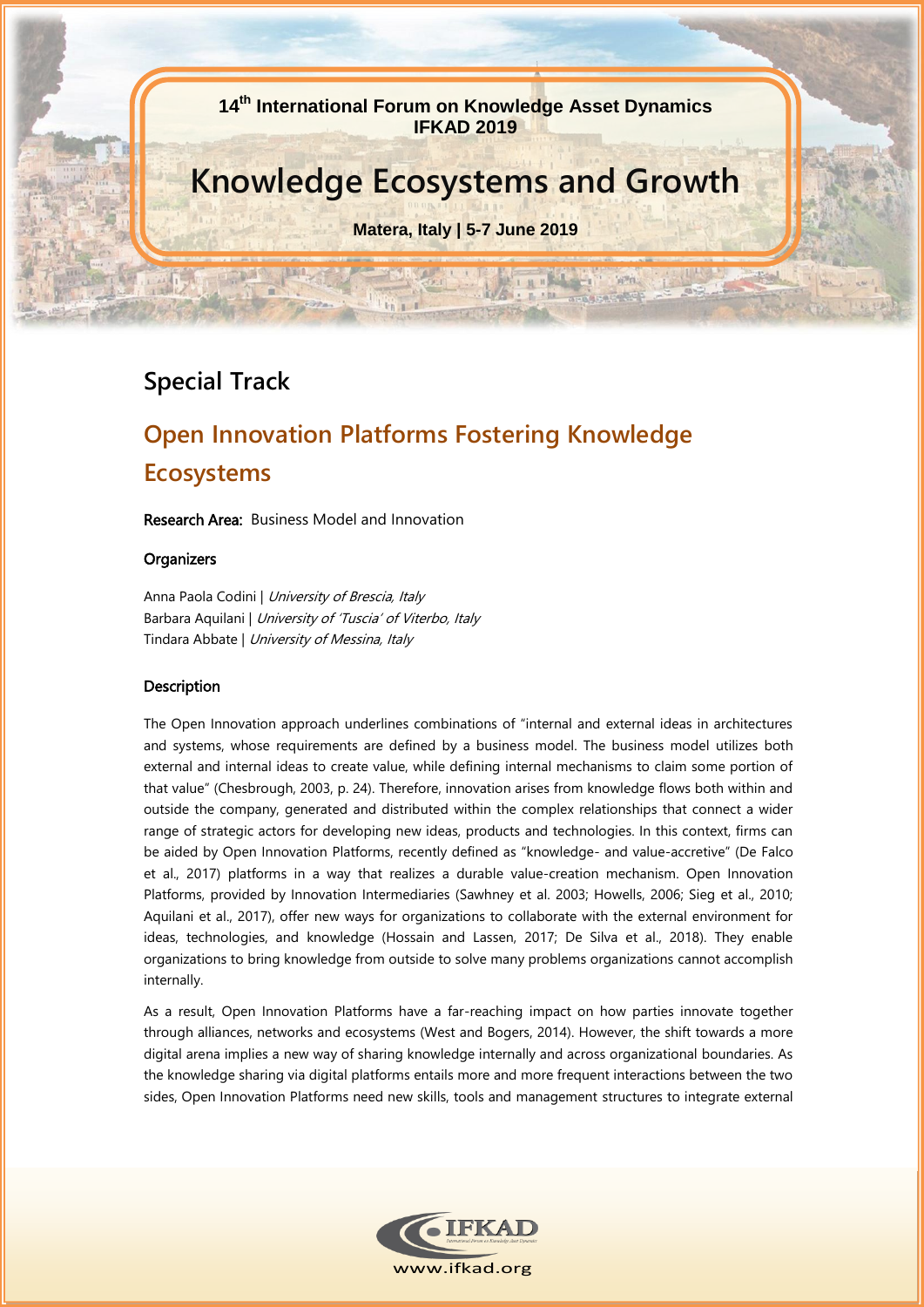**14 th International Forum on Knowledge Asset Dynamics IFKAD 2019**

### **Knowledge Ecosystems and Growth**

**Matera, Italy | 5-7 June 2019**

LEB B

n alberta

**Seven** 

knowledge into the organizations (Hossain and Lassen, 2017). Therefore, this interpretation requires revising the role and services offered by Open Innovation Platforms (Howells, 2006; Lopez-Vega and Vanhaverbeke, 2009; Dalziel, 2010; Sieg et al., 2010; Tran et al., 2011; Agoguè et al., 2013; Colombo et al., 2014) bearing in mind the knowledge mechanisms created and implemented by the companies. Adopting this perspective, it has been proposed the idea of Open Innovation Platforms as "co-creators" (Aquilani et al., 2016) "oriented to activate co-creation processes in the dispersed innovation network, by integrating and combining knowledge and capabilities and by supporting interactions and relationships through technological open services".

So, while Open Innovation Intermediaries have been already studied using a knowledge-based perspective (Randhawa et al., 2017; De Silva et al., 2018), to our knowledge there are no studies that have adopted this perspective investigating the Open Innovation Platforms. Furthermore, this track invites contribution that provides some valuable managerial implications for Open Innovation Platforms and firms that use online communities to acquire and integrate knowledge from external sources. Contributions focusing on the services offered by Open Innovation Platforms, aimed to trigger knowledge co-creation in a specific business ecosystem are encouraged.

Papers could embrace each perspective and research domain, adopting either theoretical and conceptual or empirical analysis (qualitative or quantitative methods) using the most suited methodology.

#### Keywords

Open Innovation, Digital Platform, Business Ecosystem, Knowledge Co-creation

#### Guidelines

Researchers wishing to contribute are invited to submit an extended structured abstract (in MS-Word format) of 500-700 words by 15 January, 2019. The abstract should address theoretical background, research objective, methodology, and results in terms of expected contribution to Knowledge Management theory and practice. Authors are encouraged to follow the guidelines for both extended abstracts as well as full papers available on IFKAD site [www.ifkad.org](http://www.ifkad.org/)